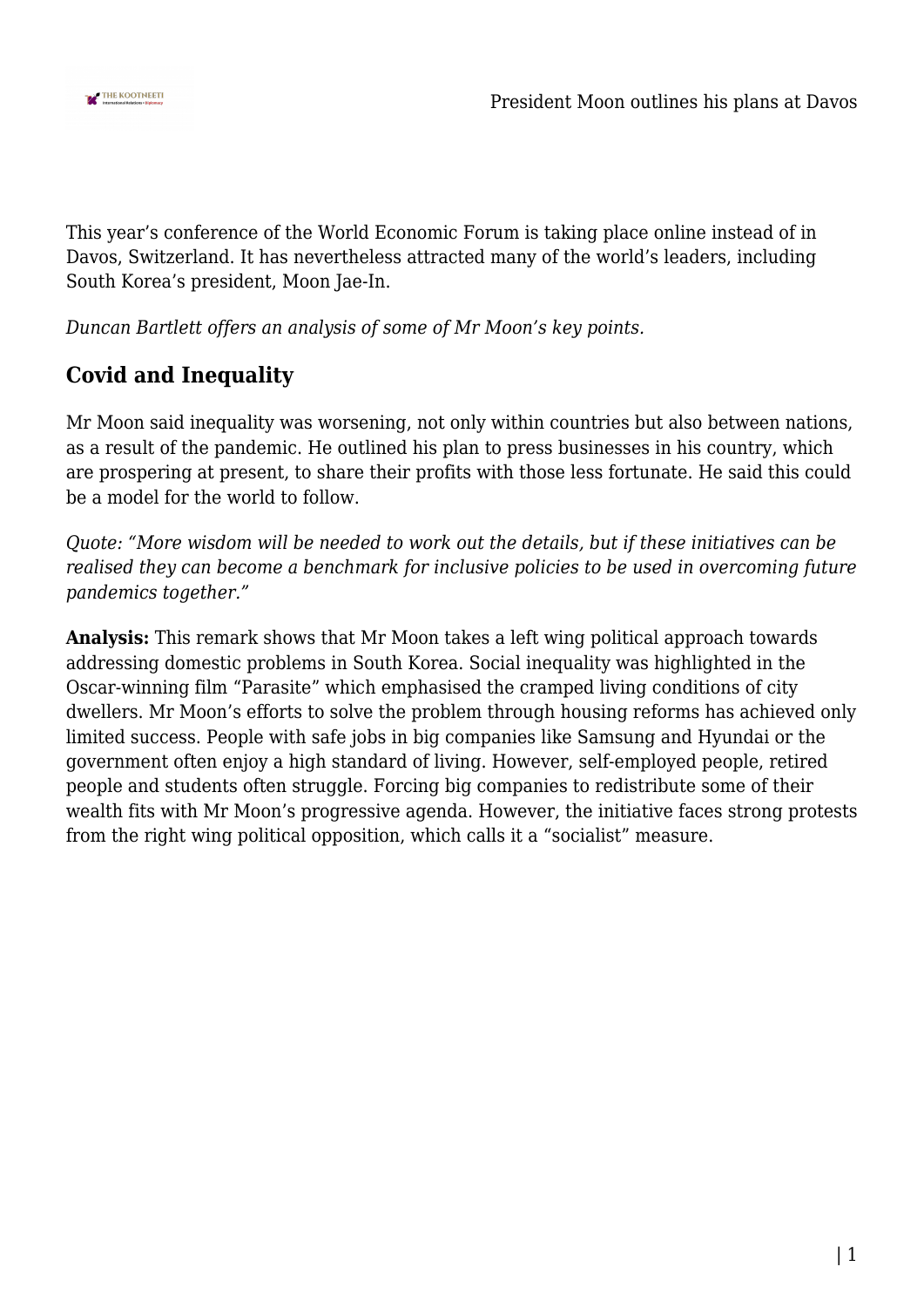



Image source: WEF

## **Economics**

President Moon Jae-in said that South Korea's economy will recover to its pre-pandemic state in the first half of this year and will then achieve the highest growth in the OECD. He outlined policies to stimulate and uplift the economy, as well as creating jobs and expanding the social safety net.

*Quote: "Through the New Deal for Balanced Regional Growth, the local economy will flourish and people's lives will improve in a balanced way."*

**Analysis:** Mr Moon has been pushing for greater investment in technology, linked to a plan to reduce emissions and combat climate change. He calls this the Digital New Deal and the Green New Deal. It is quite possible that South Korea's overall GDP growth rate could rebound to 3 percent in 2021. However, this is not primarily as a result of the New Deal, which is still in its early stages. South Korea has been fortunate because its covid infection rate has been relatively low. If the government keeps its promise to inoculate the entire population this year, life could return to normal much more quickly than in other parts of the world.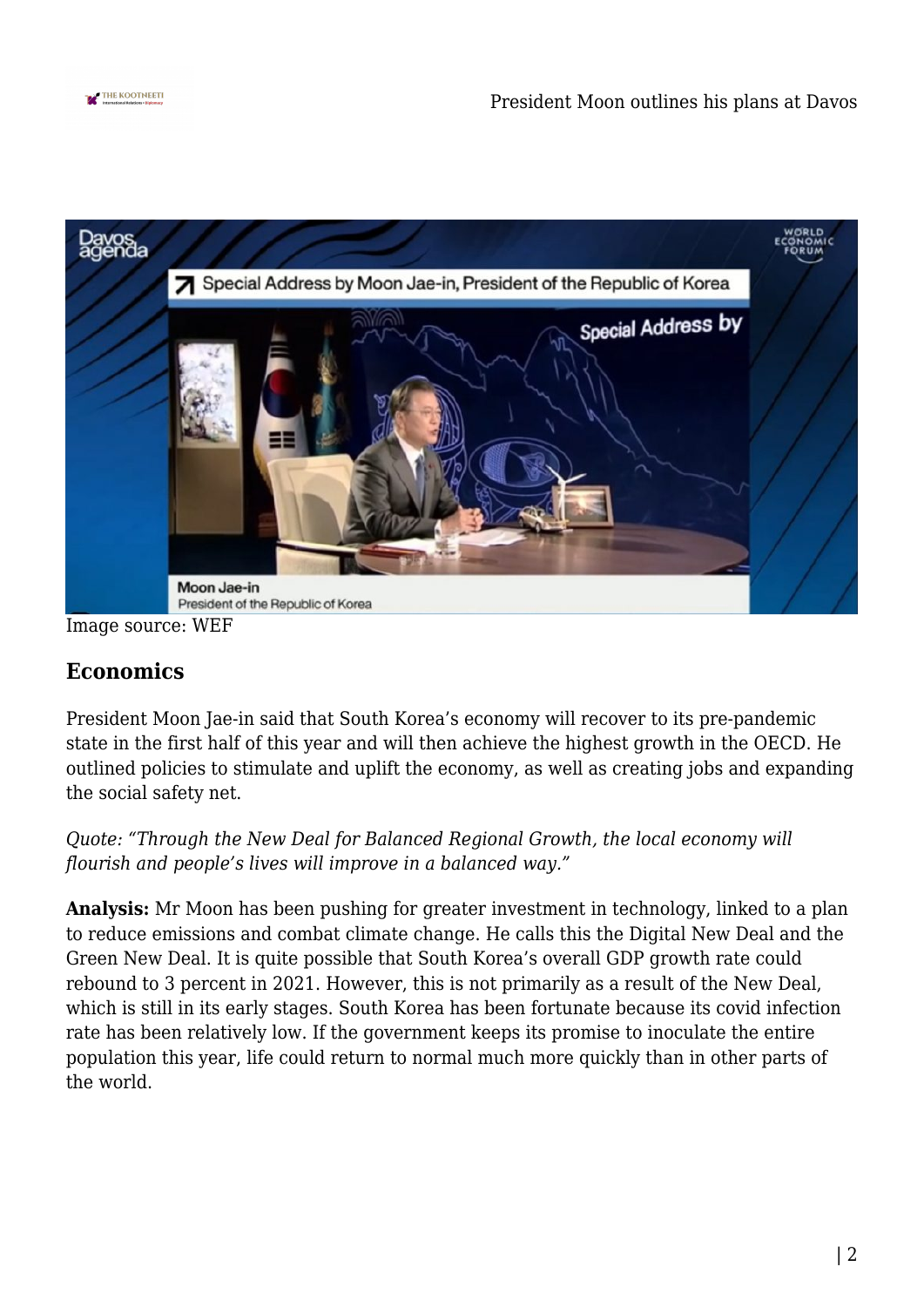



Flag of South Korea along with Member States of the United Nations as hoisted over the UNHQ in New York/ Image source: UN

## **International relations**

Mr Moon did not talk about foreign policy during his 15 minute speech at the World Economic Forum. However, during a news conference on January 18th, he said he intends to make North Korea his foreign policy priority.

*Quote: "We're focusing our diplomatic energy toward a quick resumption of dialogue between the U.S. and North Korea."* A source in the South's Foreign Ministry, quoted by the Nikkei Asian Review.

**Analysis:** President Moon persuaded Donald Trump to hold direct talks with the North Koean leader Kim Jong-Un yet this has not prevented the North from pursuing its weapons programme, using threatening language and cutting off relations with the South. International sanctions on North Korea remain tight. Mr Moon has pledged to reward the